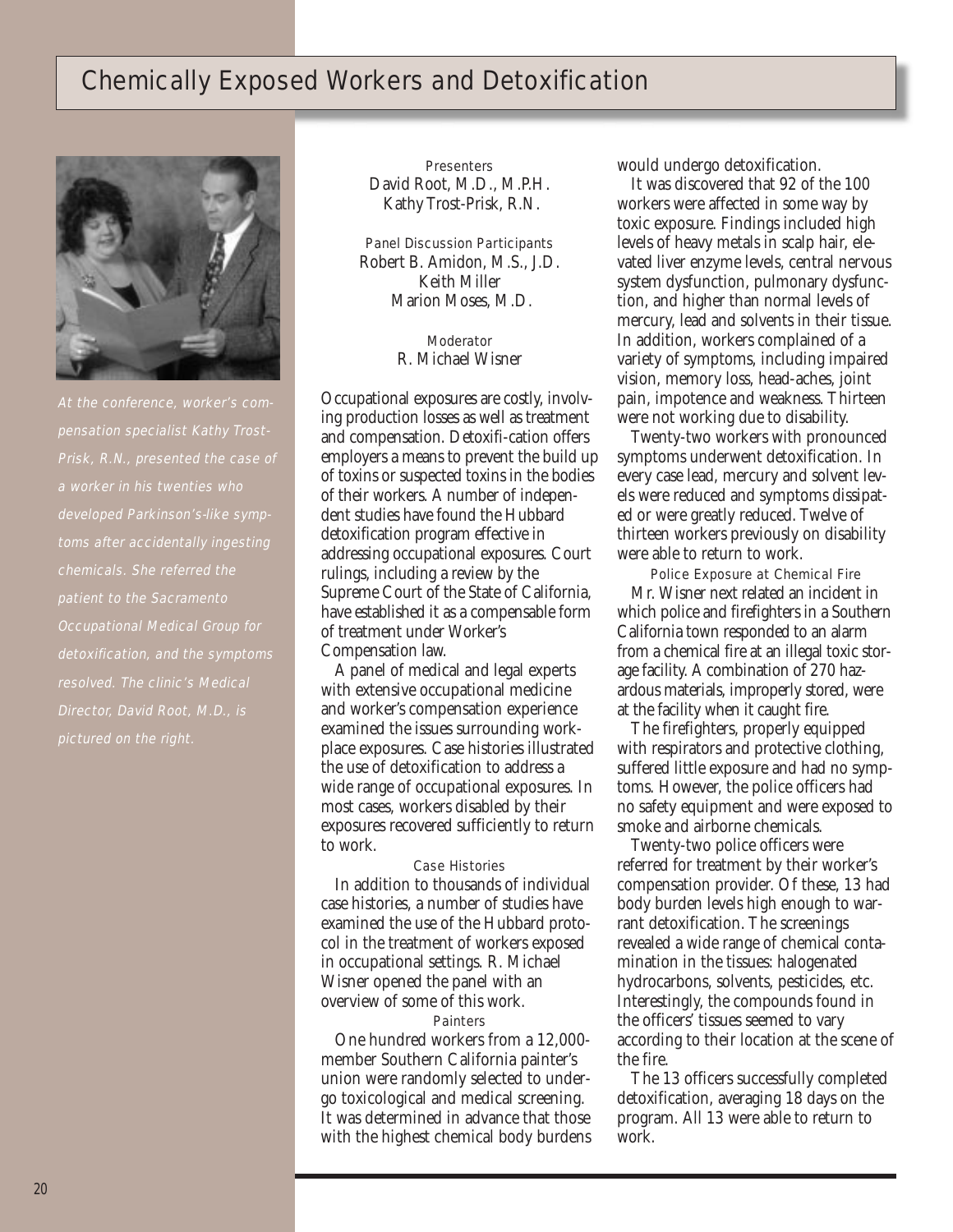#### Electrical Workers

Workers with a long-term history of exposure to polychlorinated biphenyls (PCBs) were selected for treatment. They were screened for body levels of PCBs and organochlorine pesticides before and after detoxification, as well as a follow-up screening. Body levels of PCBs and pesticides decreased significantly as the result of detoxification, and continued to decrease in the weeks following completion of treatment.

### **Firefighters**

Firefighters in a southeastern state responded to a fire near a local hospital. The fire, said Mr. Wisner, produced much smoke but little flame, and many of the firefighters removed their masks. They were exposed to smoke for a period of three to four hours.

It was later discovered that the building housed electrical transformers. One had exploded during the fire, exposing the firefighters to PCBs and their combustion byproducts, including dioxins and dibenzofurans. Swipe samples taken in the building interior after the fire showed some of the highest levels of dioxins and dibenzofurans ever recorded in America.

Fourteen firefighters were placed on the detoxification program. Fourteen firefighters who had not been at the scene were used as a control group. All participants were put through a series of 16 neuropsychometric tests (measuring factors such as reaction-time, memory, body balance, dexterity, etc.). While the results for both groups of workers showed deficits, they were more marked in the exposed group.

After treatment, results of neuropsychometric tests in the exposed group improved significantly while results in the control group remained unchanged. Neurometric testing found significant improvements in nerve function among the firefighters who completed the detoxification program. Symptoms in the exposed group were also greatly reduced and 13 of the 14 firefighters were able to return to work. (The 14th was unable to return due to hearing loss caused by the transformer explosion.)

Michigan Farmers In concluding, Mr. Wisner recalled a large-scale environmental accident in which

polybrominated biphenyls (PBBs), persistent toxic chemicals used in fire retardants, were mistakenly sold as feed for cattle, swine and chickens. The chemicals eventually contaminated meat, butter, eggs, milk and humans throughout the state of Michigan, as well as 12 adjoining states.

Pre- and post-detoxification biopsies were taken from a group of Michigan farmers. Significant body burden reductions of PBBs, PCBs and chlorinated pesticides were noted post-treatment, accompanied by symptom reduction.

Additional Case Histories Following these presentations regarding exposed populations, the panel discussed individual exposure cases. In 15 years as medical director of an occupational medicine facility utilizing detoxification, David Root, M.D., has treated thousands of individuals disabled by chemical exposures. He presented the following case histories.

Exposure to Contaminated Washwater A 23-year-old woman was employed at a California manufacturing facility that had an oil-burning electrical generator. The generator exhaust stacks were cleaned by a water scrubbing system, which filtered and recycled the water. Her job was to clean the system's filters each day, using a hose. She wore no protective clothing and she was doused daily with contaminated washwater.

After six months, she had multiple complaints: sore throat, hoarseness, eye irritation, malaise, extreme lethargy, interrupted sleeping patterns, and chloracne. She developed a lymph adneopathy, was tested and found to have infectious mononucleosis. The mononucleosis was eventually resolved, but she still had the other complaints, especially malaise, tiredness and chloracne.

She referred herself to Dr. Root for detoxification. On the fourth day of treatment a blackish greasy material began to ooze out of the pores of her skin. This continued for several days and eventually ceased. Chemical analysis of the exudate was inconclusive.

She completed the detoxification program with almost complete resolution of her symptoms. The California Worker's Compensation Appeals Board ordered her employer's compensation carrier to pay for treatment.

Twenty-two painters with pronounced symptoms of chemical contamination underwent detoxification. In every case lead, mercury and solvent levels were reduced and symptoms dissipated or were greatly reduced. Twelve of thirteen workers previously on disability were able to return to work.

"In the end, detoxification is very cost effective under the worker's compensation system." —Robert Amidon, Attorney,

Toxic Tort Litigator